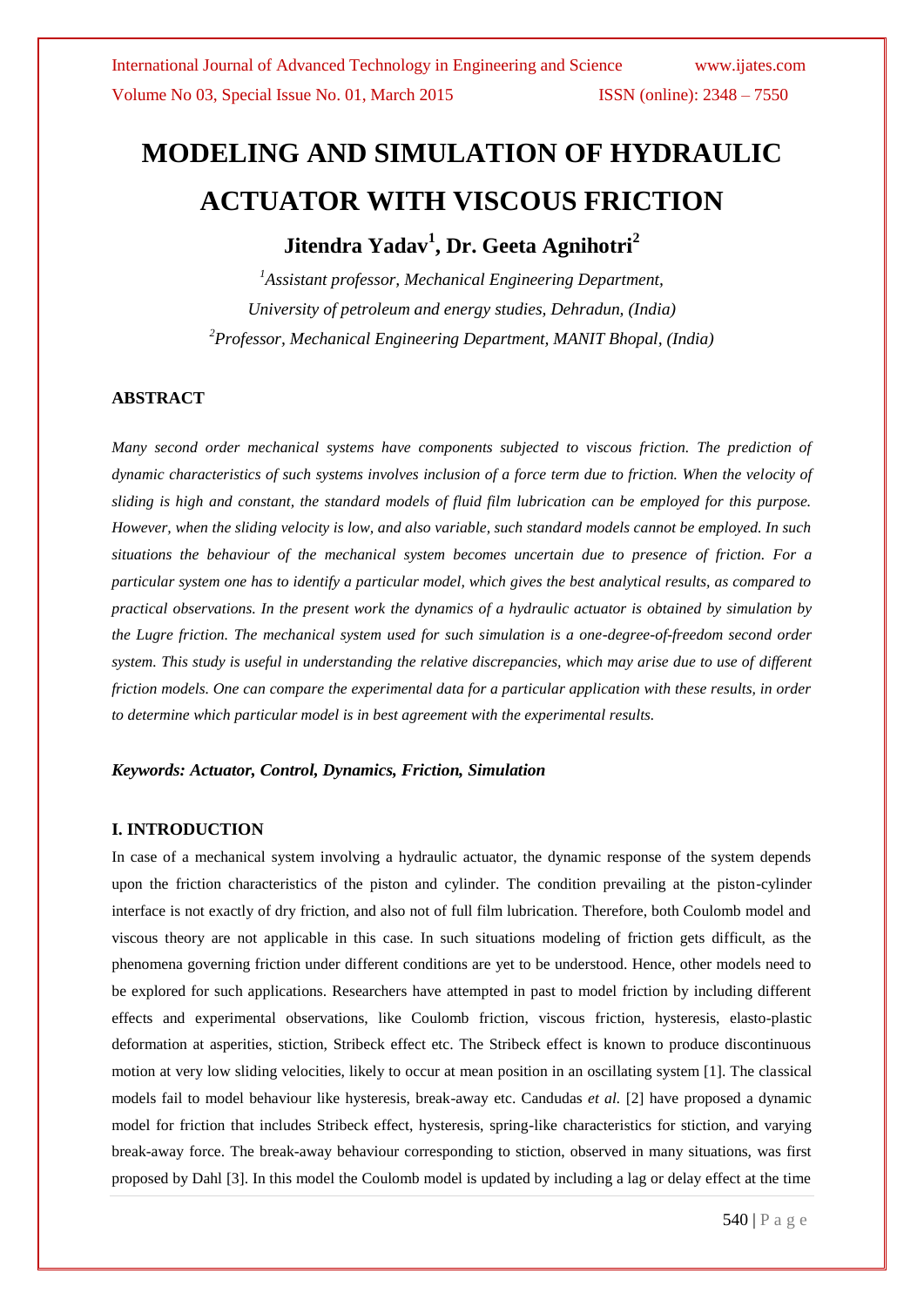## International Journal of Advanced Technology in Engineering and Science www.ijates.com Volume No 03, Special Issue No. 01, March 2015 **ISSN** (online): 2348 - 7550

of reversal of direction of motion. This model, however, does not include the Stribeck effect. Bliman *et al.*[4] introduced a second order Dahl model. The Stribeck effect is only transient and occurs at the time of velocity reversal. A seven parameter model of friction has been proposed, which does not combine different friction phenomena, but instead has two different components, one for stiction, and another for sliding mode. The friction models are very important in adaptive control of autonomous or feed back control systems [5-9]. Swevers *et al.* have proposed a dynamic friction model for modeling friction in both sliding and presliding regimes, accomplishing transition between the two regimes without using any switching function. This model incorporates a hysteresis function with a nonlocal memory and arbitrary transition curves. The use of these features is more effective in modeling the presliding conditions. In the presliding regime, or micro-slip regime, the adhesive forces at asperity contacts are dominant. Therefore, in this regime the force of friction is dependent on displacement, rather than velocity. This is due to elasto-plastic deformation at the asperity contacts, which is like behaviour of a non-linear spring. As the force of friction increases, the junctions at asperities start breaking, and consequently, gross sliding of the object begins. This break-away displacement depends upon many parameters like surface texture, topography, hardness, surface metallurgy etc. In general, this displacement is of the order of 10 microns.

#### **II. DYNAMIC MODEL FOR SYSTEM WITH HYDRAULIC ACTUATOR**

Hydraulic actuators are widely used in industry for the purpose of controlling mechanisms and machines. The dynamic characteristics of the overall mechanical system depend upon the frictional behavior of these actuators. In a hydraulic actuator, there is a thin oil film between the sliding piston, and the cylinder. Therefore, the nature of friction at this interface is not that of dry friction, which can be modeled using Coulomb law. Also, as discussed in the previous section, the Coulomb friction law is not sufficient to describe or model frictional characteristics in case of dynamic systems. Further, since the sliding velocity at the piston-cylinder interface is neither too high, nor constant. So, the friction can also not be modeled using the classical viscous fluid film theory. The condition prevailing at this interface is more like boundary friction and phenomena like stiction and break-away, stick-slip etc are commonly observed in case of a hydraulic actuator. This makes it necessary to apply more advanced models of friction, which have proved effective in case of dynamic systems. Such models are capable of handling the issues like directional reversal, very low sliding velocity, stiction, break-away, hysteresis etc.

Figure 1 shows the schematic diagram of a hydraulic system, employing a hydraulic actuator. The actuator, a hydraulic cylinder, is controlled by a 4x2 hydraulic valve. The hydraulic fluid is supplied under pressure from a hydraulic pump to the control valve, which in turn supplies it to the actuator.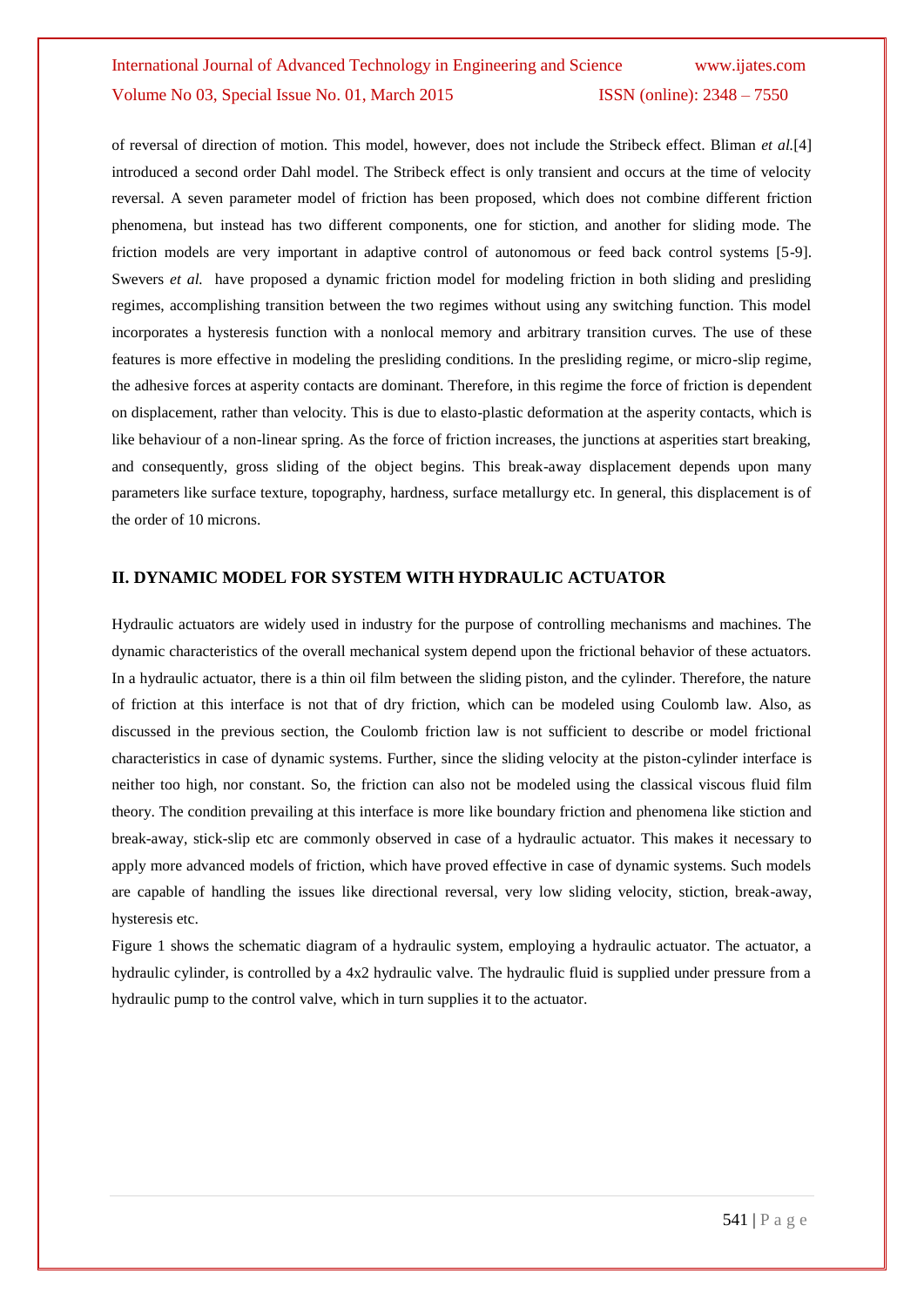## International Journal of Advanced Technology in Engineering and Science www.ijates.com

Volume No 03, Special Issue No. 01, March 2015 ISSN (online): 2348 – 7550



#### **Figure1: The Hydraulic System and Hydraulic Actuator**

Figure 2 shows a simplified model for the mechanical system, consisting of a mass and a spring. The spring is introduced to offer resistance to motion of the actuator, and to present a generalized situation. In a practical situation, such spring may or may not be present. In some cases, the elasticity of the components present in the mechanical system can be modeled through a spring of this kind. The motion of all the components in the present system is rectilinear. The lumped mass used in the model represents the linear inertia of the all the components involved. The force of friction is included in the model, which acts at the piston-cylinder interface. Thus, we have a spring-mass system, accompanied by friction.



#### **Figure 2: Dynamic Model of the System**

The dynamics of the system may be expressed by a set of differential equations (1), corresponding to direction of motion of the mass either towards left, or right.

$$
M\ddot{x} + kx + F_f = F(t) \tag{1}
$$

Here,  $F_f$  is the friction force. In the advanced models of dynamic friction, the force of friction is a combined effect of many phenomena like stiction, break-away, presliding, elasto-plastic deformation of asperities, hysteresis, Stribeck effect, etc. The dynamic friction force also depends upon the sliding velocity. In order to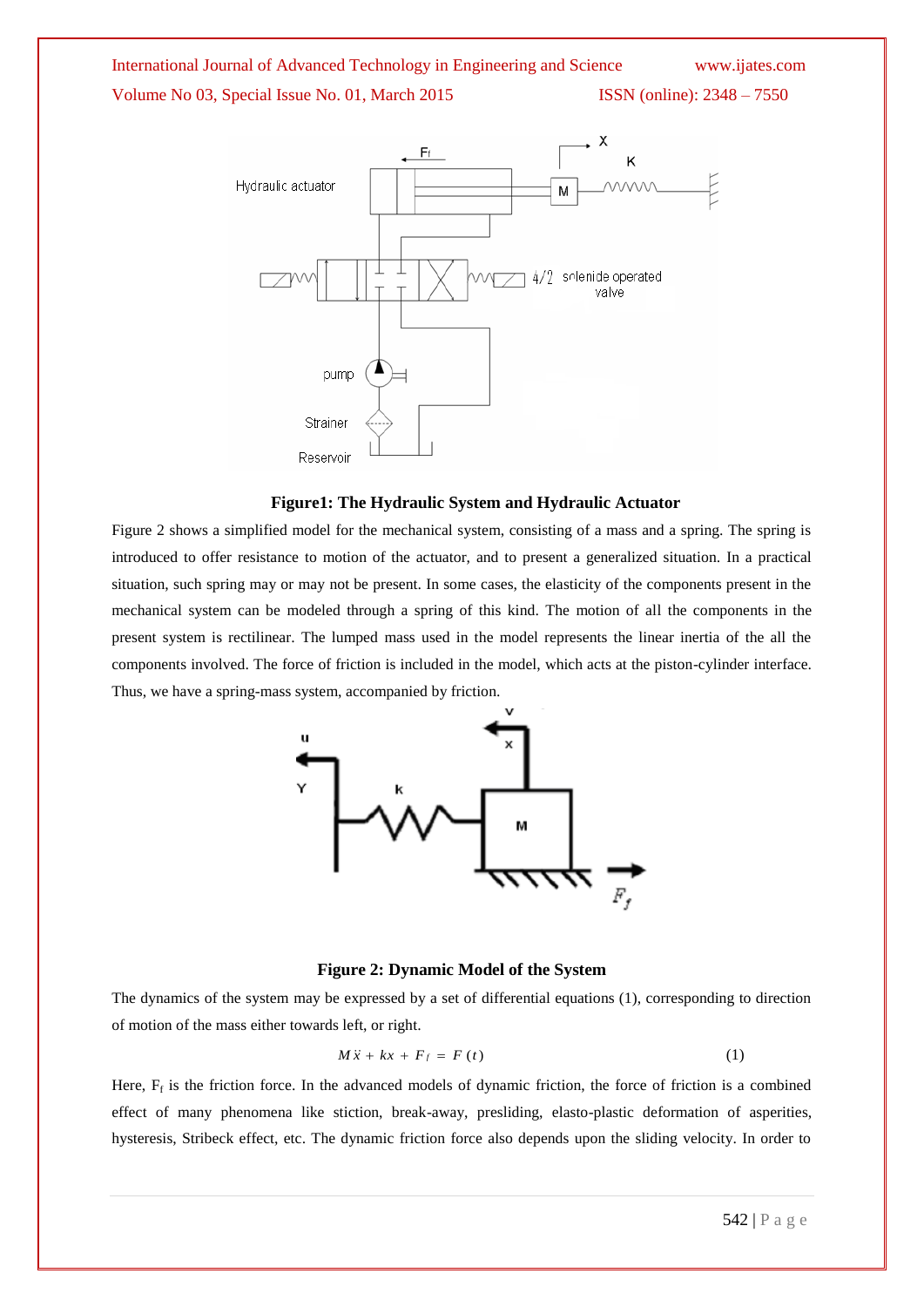### International Journal of Advanced Technology in Engineering and Science www.ijates.com Volume No 03, Special Issue No. 01, March 2015 ISSN (online): 2348 – 7550

account for all these phenomena, Lugre model is considered to be most suitable for the application being considered here. The next section gives a brief description of the friction model.

The externally applied force F(t) is a time-varying force. In the present problem, this force will depend upon the manner in which the pressure varies against the piston. In the hydraulic pipeline, the behaviour of fluid system will be like a second order system, and hence the pressure will fluctuate before settling down to a constant value. It is assumed here that the control valve is opened suddenly, providing a step input to the system. The response of the hydraulic system, and its output, i.e., the variation of pressure with time, can thus be modeled by,

$$
p(t) = 1 - e^{-\varpi n t} \left[ \cos \omega_d t + \left( \frac{\varsigma}{\sqrt{1 - \varsigma^2}} \right) \sin \omega_d t \right]
$$
 (2)

Consequently, the force acting on the piston, after sudden opening of the control valve can be given as,

 $F(t)=A p(t)$ , where, A is the cross-sectional area of piston

Figure 3 shows a typical pressure and force curve for such a system.



**Figure 3: Forcing Function Resulting form Input Pressure Fluctuations**

.

#### **III. DYNAMIC FRICTION MODEL**

The Lugre model of dynamic friction is as follows,

$$
F_f = \sigma_0 Z + \sigma_1 Z + \sigma_2 V \tag{3}
$$

Here,

$$
Z = V - \frac{|V|}{g(V)} Z \tag{4}
$$

And,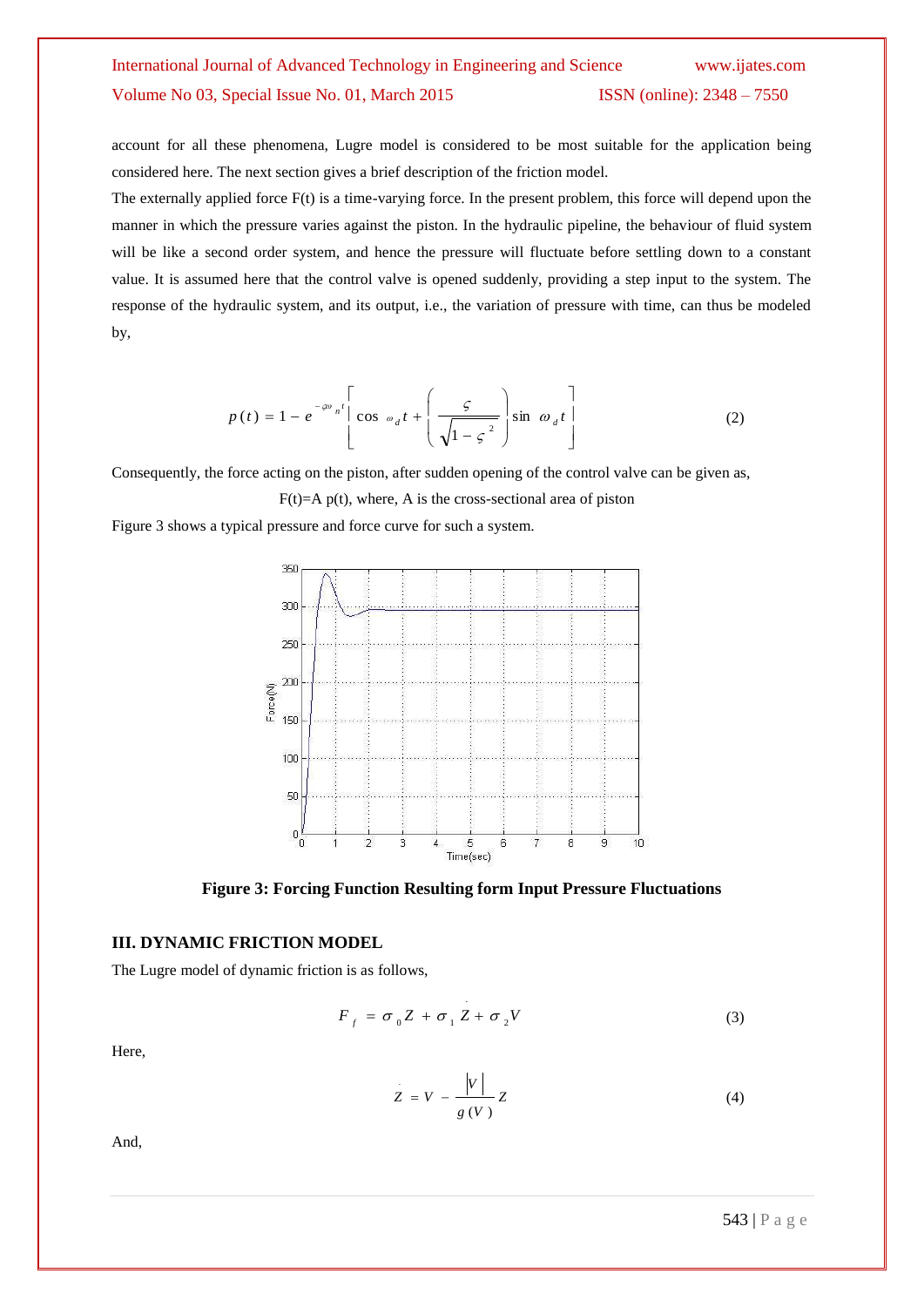## International Journal of Advanced Technology in Engineering and Science www.ijates.com Volume No 03, Special Issue No. 01, March 2015 ISSN (online): 2348 – 7550

$$
g(V) = \frac{1}{\sigma_0} \left[ F_c + (F_s - F_c) e^{-\left(\frac{V}{V_s}\right)^2} \right]
$$

(5)

Therefore,

$$
F_f = \sigma_0 Z + \sigma_1 V - \frac{\sigma_0 |V| Z}{\left[F_c + (F_s - F_c)e^{-\left(\frac{V}{V_s}\right)^2}\right]} + \sigma_2 V
$$
\n(6)

Here, the significance of various constants is described as under,

- Z: The Lugre model considers that the surface asperities are like small beam-springs, which undergo deflection in the direction of externally applied force, as shown in Figure 4. These are termed as bristles, and they deform in elasto-plastic mode when a lateral force is applied to the object. The lateral deflection of the bristles is defined as Z, and it is expressed in microns. Typical value for Z is in the range of 0-40 microns. Its value depends upon the elastic properties of the parent material, as well as normal force on the surface.
- $σ<sub>0</sub>$ : It is the average bristle stiffness. It can be determined by the force-position curve, which in turn is obtained from force-time, and position-time curves. Its value depends upon both material surface properties and normal load on the surface. Typical value used by researchers ranges between  $10^4$  to  $10^6$  N/m. It is an equivalent stiffness for the position-force relationship at velocity reversal.
- $\sigma_1$ : It is the micro-viscous friction coefficient, which defines the micro-damping at very low velocities, corresponding to conditions of direction reversal, or pre-sliding mode. Some researchers take its value as  $\sqrt{\sigma_0}$ . Typical range for its value is 200-1000 Ns/m. Its contribution in friction force is negligible in presliding regime.
- $\sigma_2$ : It accounts for viscous friction, and is analogous to viscous friction coefficient. Its contribution in the presliding regime is negligible. Typical range of its value is 0.1 to 0.7 Ns/m.

 $F<sub>C</sub>$ : It is the static friction force, corresponding to Coulomb friction.

 $F_s$ : It is the dynamic friction force. Its typical value is taken as 50% higher than  $F_c$ .

Vs: it is the stribeck velocity.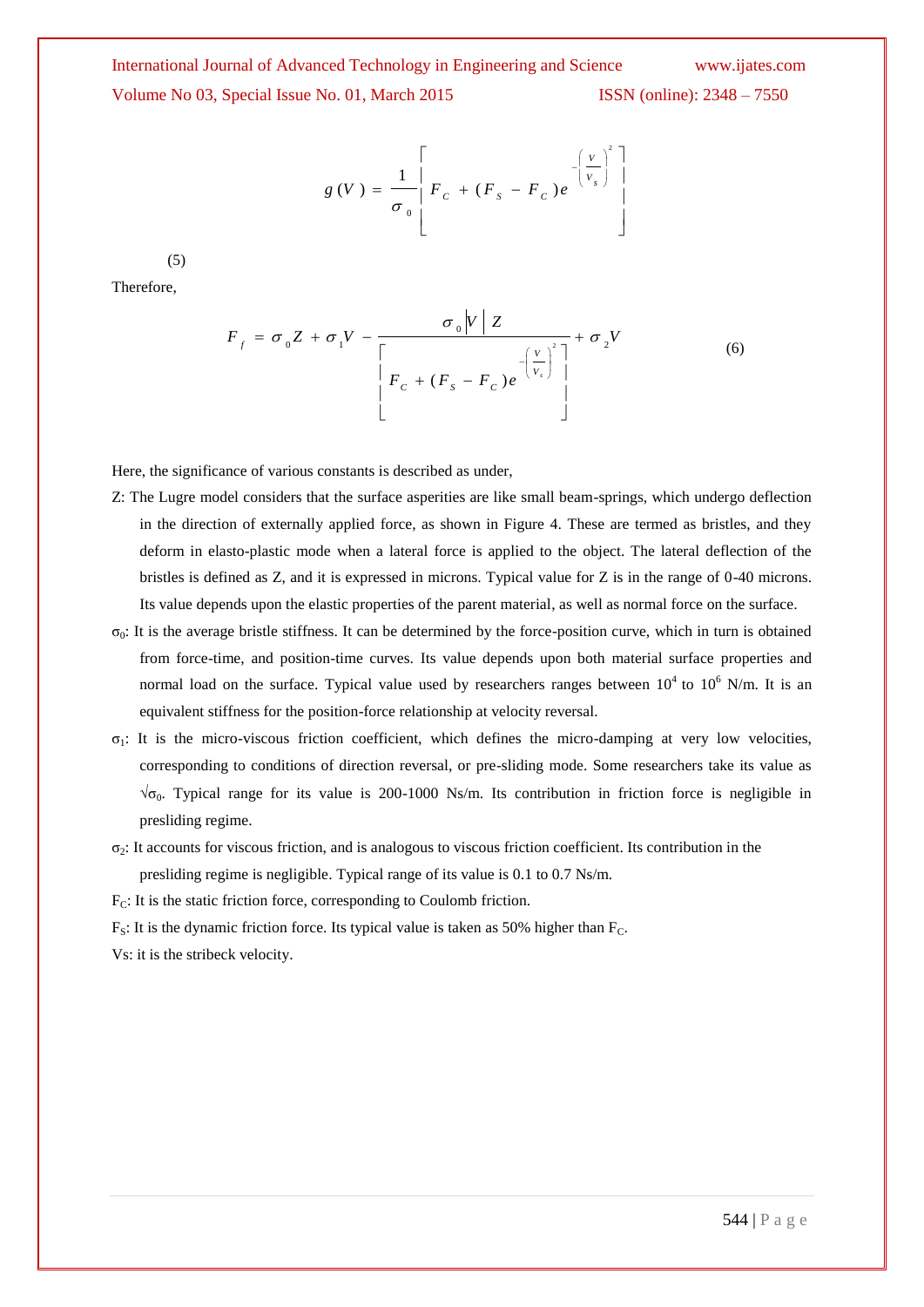International Journal of Advanced Technology in Engineering and Science www.ijates.com Volume No 03, Special Issue No. 01, March 2015 ISSN (online): 2348 - 7550



#### **Figure 4: Concept of Bristles used in Lugre Model**

#### **IV. RESULTS OF SIMULATION**

The dynamic model of hydraulic actuator described earlier was used along with the model of dynamic friction, to obtain the dynamic response of the system for the variable force input described earlier. The value for various parameters, which were used for this simulation are given in Table 1.

| Parameter                            | <b>Value</b> | Unit                                                   |
|--------------------------------------|--------------|--------------------------------------------------------|
| Mass (M)                             | $\mathbf{1}$ | Kg                                                     |
| Stiffness $(K)$                      | 170          | $\mathrm{N}/\mathrm{m}$                                |
| $\sigma$ $_{\scriptscriptstyle 0}$   | 100000       | $\mathrm{N}/\mathrm{m}$                                |
| $\sigma_{1}$                         | $\mathbf{1}$ | $N\mbox{-}s/m$                                         |
| $\sigma$ $_{2}$                      | $0.01\,$     | $N-s/m$                                                |
| Z                                    | 0.00001      | $\mathbf M$                                            |
| F <sub>c</sub>                       | 0.981        | $\overline{N}$                                         |
| $\mathop{\hbox{\rm Fs}}$             | 1.47         | ${\bf N}$                                              |
| $\overline{Z}$                       | 0.0001       | $\mathrm{m/s}$                                         |
| $\varsigma$                          | $0.5\,$      |                                                        |
| $\omega_{n}$                         | 5            | $\ensuremath{\text{rad}}\xspace/\ensuremath{\text{s}}$ |
| $\ ^{\varpi}d$                       | 4.33         | $\ensuremath{\text{rad}}\xspace/\ensuremath{\text{s}}$ |
| Time (t)                             | 10           | ${\bf S}$                                              |
| $\boldsymbol{V}$<br>$\boldsymbol{S}$ | 0.001        | $\mathrm{m/s}$                                         |

#### **Table 1: Values used in simulation**

A simulation scheme was developed using MATLAB. The result of simulation is shown in Figure 5. The model predicts initial oscillations, due to sudden surge in the pressure as the control valve is opened. The oscillations die out rather slowly, and therefore it may be concluded that the system is poorly damped. Any control system

545 | P a g e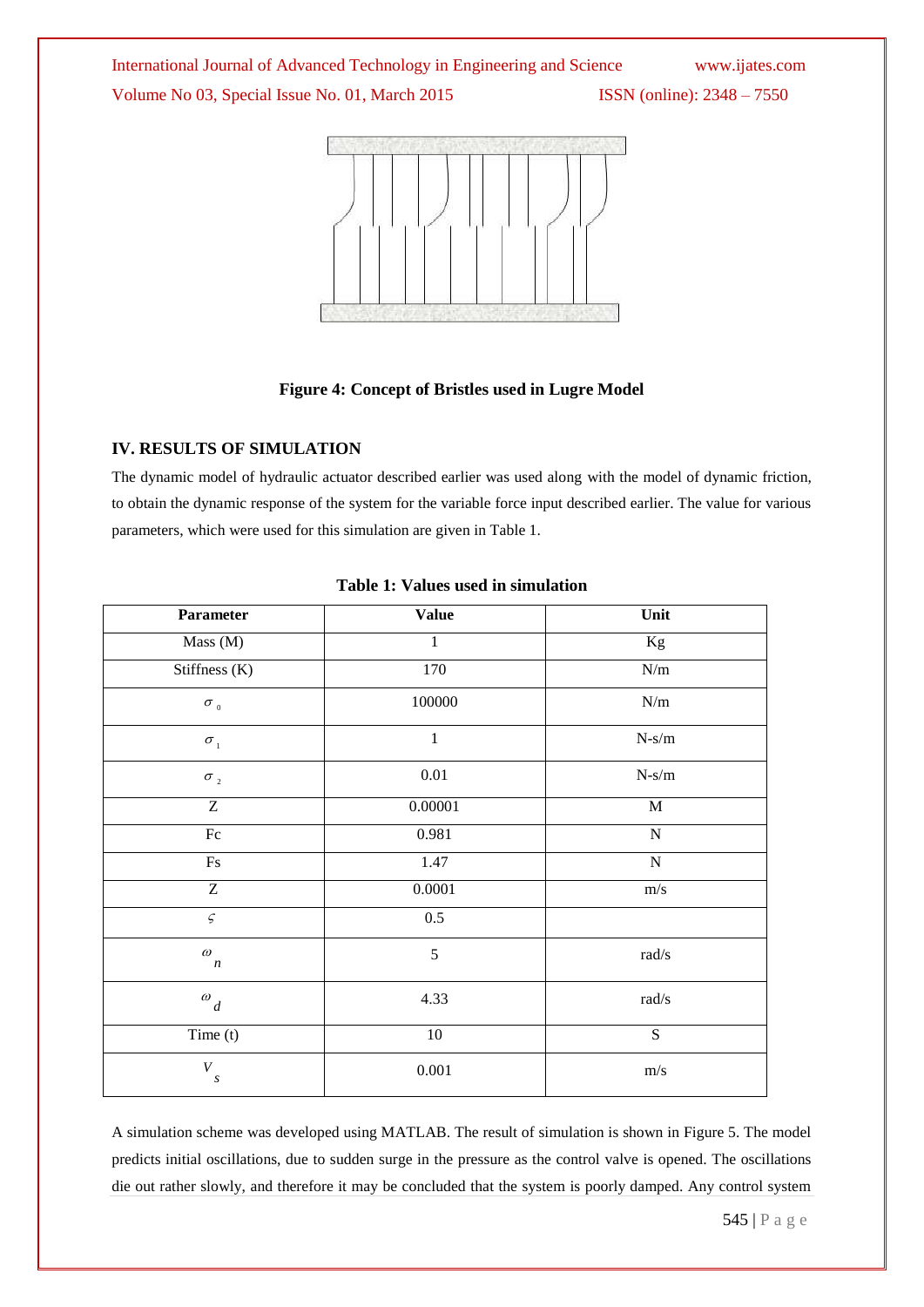## International Journal of Advanced Technology in Engineering and Science www.ijates.com Volume No 03, Special Issue No. 01, March 2015 ISSN (online): 2348 - 7550

used for tracking the position of the cylinder should be designed to wait long enough for the oscillations to damp out, otherwise the system may fall into a hunting mode. Alternately, in this situation, external viscous damping may be provided, so that the system attains steady state in a shorter time.



**Figure 5: Dynamic Response or Hydraulic Actuator**



**Figure 6: Dynamic Response or Hydraulic Actuator**

#### **V. CONCLUSION**

The modeling of dynamic friction in mechanical systems with variable velocities is an area of ongoing research. Various models of dynamic friction have been proposed, attempting to combine a large number of effects and phenomena, in order to arrive at a generalized model. But, no model has proved to be universal, and applicable